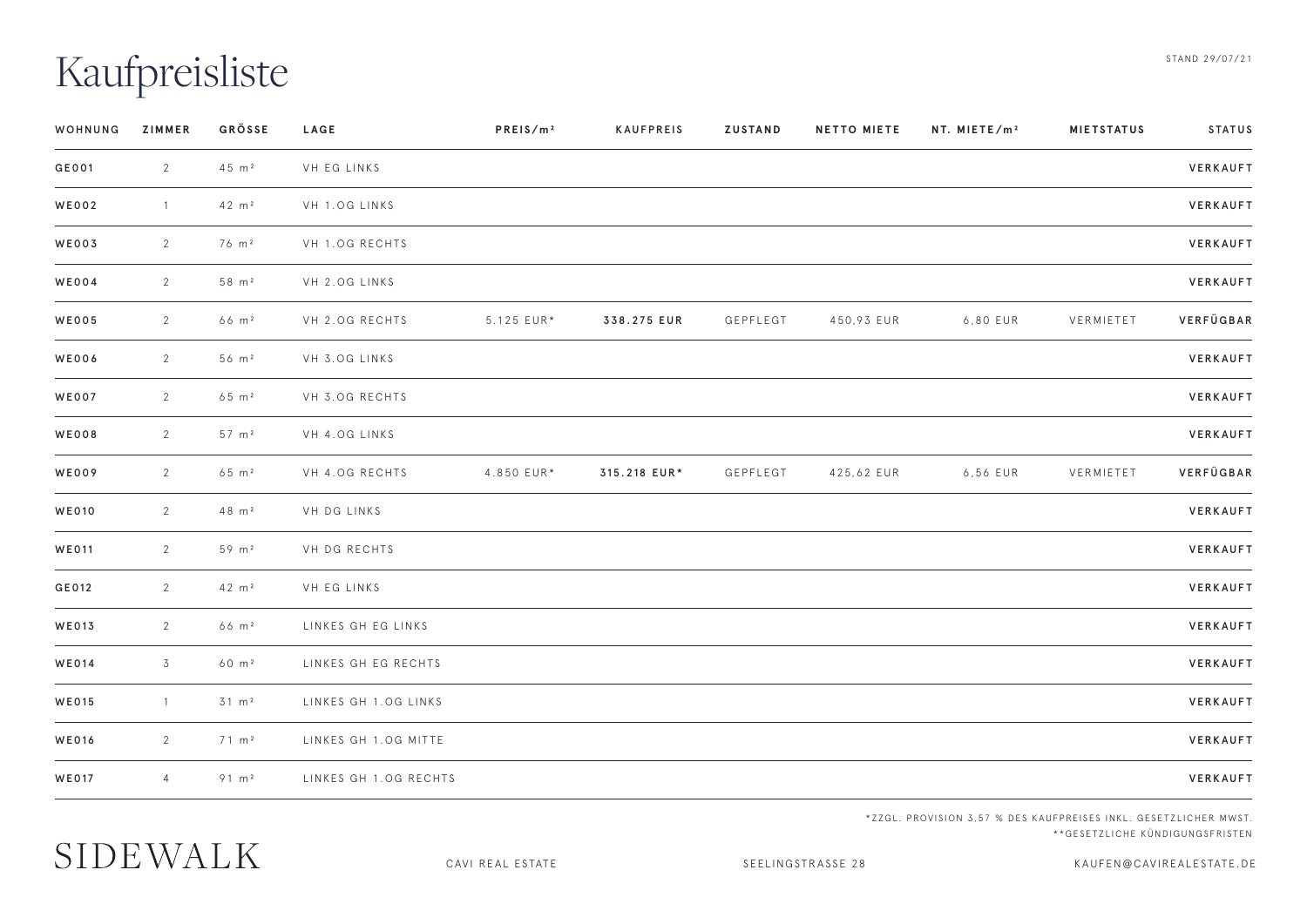| WOHNUNG      | ZIMMER         | GRÖSSE            | <b>LAGE</b>            | PREIS/m <sup>2</sup> | KAUFPREIS    | <b>ZUSTAND</b> | <b>NETTO MIETE</b> | NT. MIETE/m <sup>2</sup> | <b>MIETSTATUS</b> | STATUS    |
|--------------|----------------|-------------------|------------------------|----------------------|--------------|----------------|--------------------|--------------------------|-------------------|-----------|
| <b>WE018</b> | $\overline{1}$ | 31 m <sup>2</sup> | LINKES GH 2.OG LINKS   |                      |              |                |                    |                          |                   | VERKAUFT  |
| <b>WE019</b> | $\overline{1}$ | 33 m <sup>2</sup> | LINKES GH 2.OG MITTE   |                      |              |                |                    |                          |                   | VERKAUFT  |
| <b>WE020</b> | $\overline{4}$ | 93 m <sup>2</sup> | LINKES GH 2.OG RECHTS  |                      |              |                |                    |                          |                   | VERKAUFT  |
| <b>WE021</b> | $\overline{1}$ | 31 m <sup>2</sup> | LINKES GH 3.OG LINKS   |                      |              |                |                    |                          |                   | VERKAUFT  |
| <b>WE022</b> | $\overline{1}$ | $33 \text{ m}^2$  | LINKES GH 3.OG MITTE   |                      |              |                |                    |                          |                   | VERKAUFT  |
| <b>WE023</b> | 3              | 92 m <sup>2</sup> | LINKES GH 3.OG RECHTS  |                      |              |                |                    |                          |                   | VERKAUFT  |
| <b>WE024</b> | $\overline{1}$ | $31 \text{ m}^2$  | LINKES GH 4.OG LINKS   |                      |              |                |                    |                          |                   | VERKAUFT  |
| WE025        | $\overline{1}$ | 33 m <sup>2</sup> | LINKES GH 4.OG MI/LI   |                      |              |                |                    |                          |                   | VERKAUFT  |
| WE026        | $\overline{3}$ | $91 \, m^2$       | LINKES GH 4.OG RECHTS  |                      |              |                |                    |                          |                   | VERKAUFT  |
| <b>WE027</b> | 3              | $69 \, m^2$       | LINKES GH DG RECHTS    |                      |              |                |                    |                          |                   | VERKAUFT  |
| <b>WE028</b> | $\overline{3}$ | 73 m <sup>2</sup> | RECHTES GH EG LINKS    |                      |              |                |                    |                          |                   | VERKAUFT  |
| <b>WE029</b> | $\overline{1}$ | 39 m <sup>2</sup> | RECHTES GH EG RECHTS   |                      |              |                |                    |                          |                   | VERKAUFT  |
| <b>WE030</b> | 2              | 42 m <sup>2</sup> | RECHTES GH 1.0G HI/LI  |                      |              |                |                    |                          |                   | VERKAUFT  |
| <b>WE031</b> | $\overline{1}$ | 37 m <sup>2</sup> | RECHTES GH 1.OG RECHTS |                      |              |                |                    |                          |                   | VERKAUFT  |
| WE032        | $\overline{3}$ | $82 \text{ m}^2$  | RECHTES GH 2.OG LINKS  | 3.915 EUR*           | 320.993 EUR* | GEPFLEGT       | 498,10 EUR         | 6,08 EUR                 | VERMIETET         | VERFÜGBAR |
| WE033        | $\overline{1}$ | 39 m <sup>2</sup> | RECHTES GH 2.OG RECHTS |                      |              |                |                    |                          |                   | VERKAUFT  |
| <b>WE034</b> | 3              | $81 \text{ m}^2$  | RECHTES GH 3.OG LINKS  |                      |              |                |                    |                          |                   | VERKAUFT  |
|              |                |                   |                        |                      |              |                |                    |                          |                   |           |

\*ZZGL. PROVISION 3,57 % DES KAUFPREISES INKL. GESETZLICHER MWST. \*\*GESETZLICHE KÜNDIGUNGSFRISTEN

SIDEWALK

CAVI REAL ESTATE SEELINGSTRASSE 28 KAUFEN@CAVIREALESTATE.DE